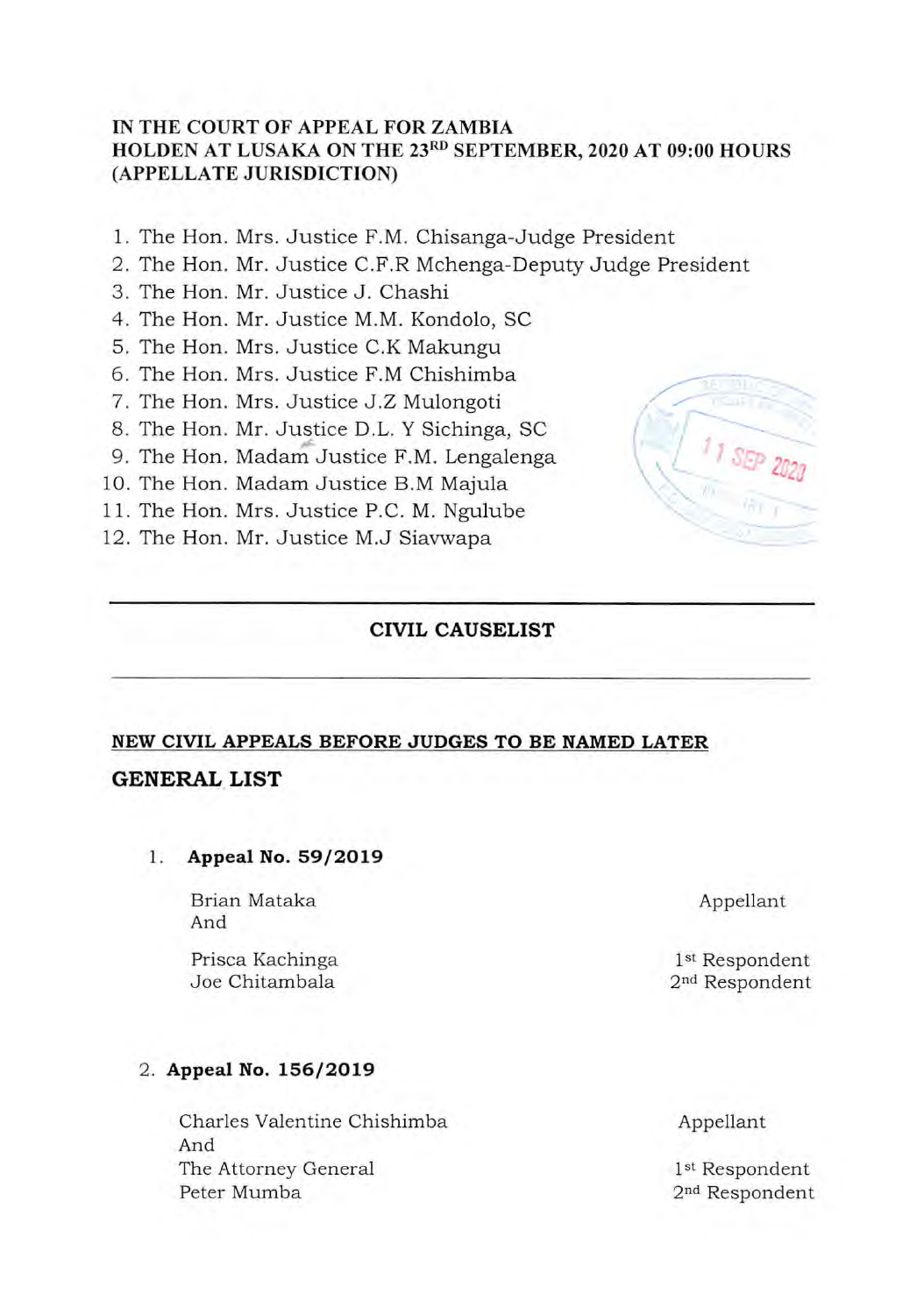# **3. Appeal No. 159/2019**

Gildah Ngoma and Others And

World Vision Zambia

# **4. Appeal No. 172/2019**

John Muyabi

And

Thandiwe Banda The Attorney General Appellant

Respondents

Appellant

 $1^{\rm st}$ Respondent 2nd Respondent

**zi**  Caroline Namakando **CLERK OF SESSION**